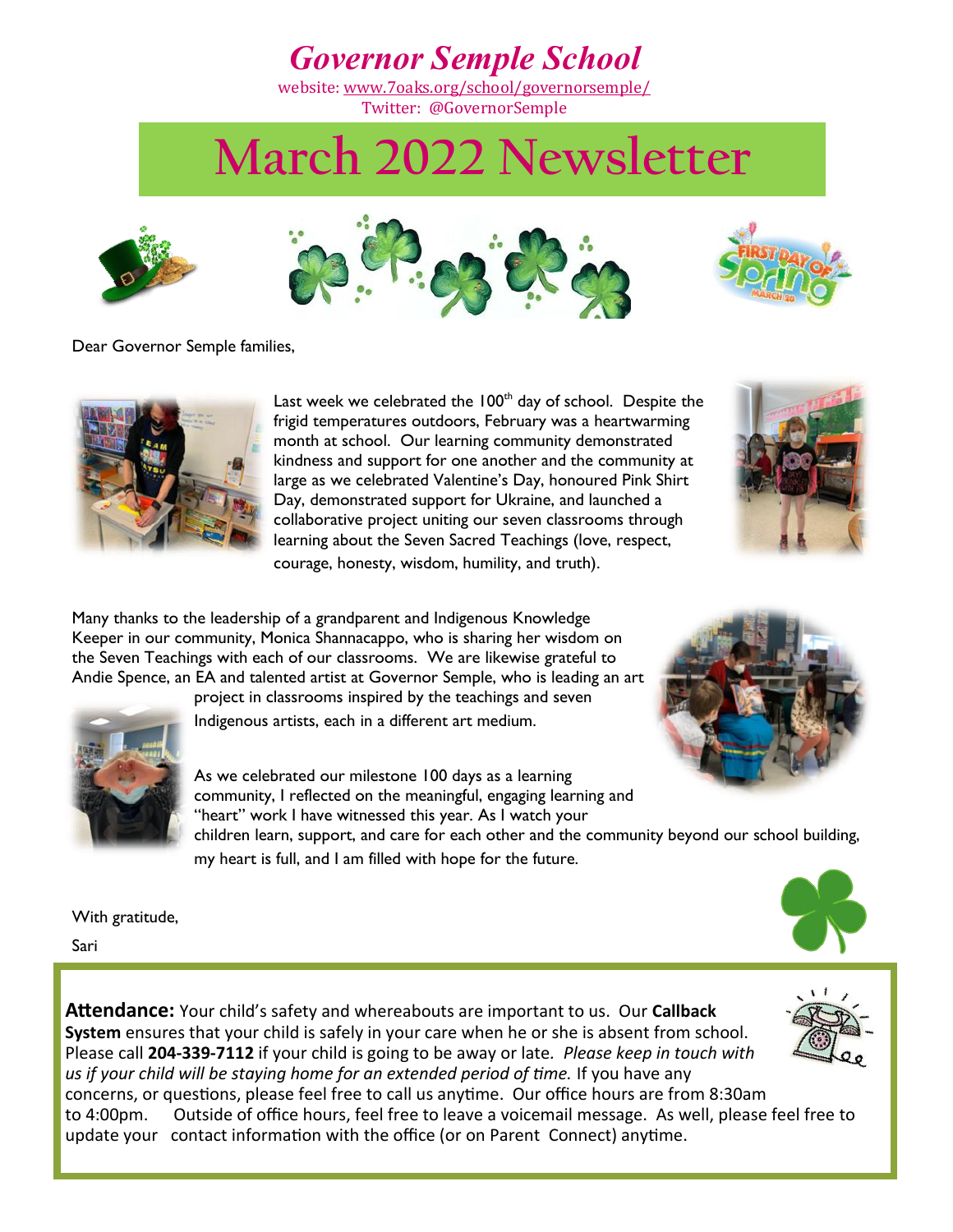

#### **Please note the remaining important dates for the 2021-2022 School Year:**

March 7, 2022 - Parent Connect open to book Conferences March 18, 2022 - Family Conferences – No Classes March 21 - Professional Development Day - No classes March 28 - April 1, 2022 – Spring Break - School Closed April 4, 2022 - First day of class after Spring Break (Day 6)

April 15, 2022 - Good Friday – No Classes

April 21 & April 22, 2022 – Professional Development Days – No Classes

- May 23, 2022 Victoria Day School Closed
- May 27, 2022 Professional Development Day No Classes
- June 27, 2022 Professional Development Day No Classes
- June 30, 2022 Last day of Classes Early Dismissal



*The cold weather is still here! Please make sure that you are helping your child/ren dress appropriately for the weather. Children should have:*

*Mittens/gloves Boots* 

*Ski pants Jackets Toques* 

*Families are welcome to donate any gently used, outgrown winter clothing to the school. We will ensure donated items are gifted to students and families in need of warm clothing.*

**Was your child born in 2017?**

**Kindergarten Registration for the 2022-23 school year began**

Monday, February 28, 2022

*Registration will take place online or by appointment at your catchment school.* 

**If you have any questions or need assistance , please Governor Semple School at 204-339-7112**